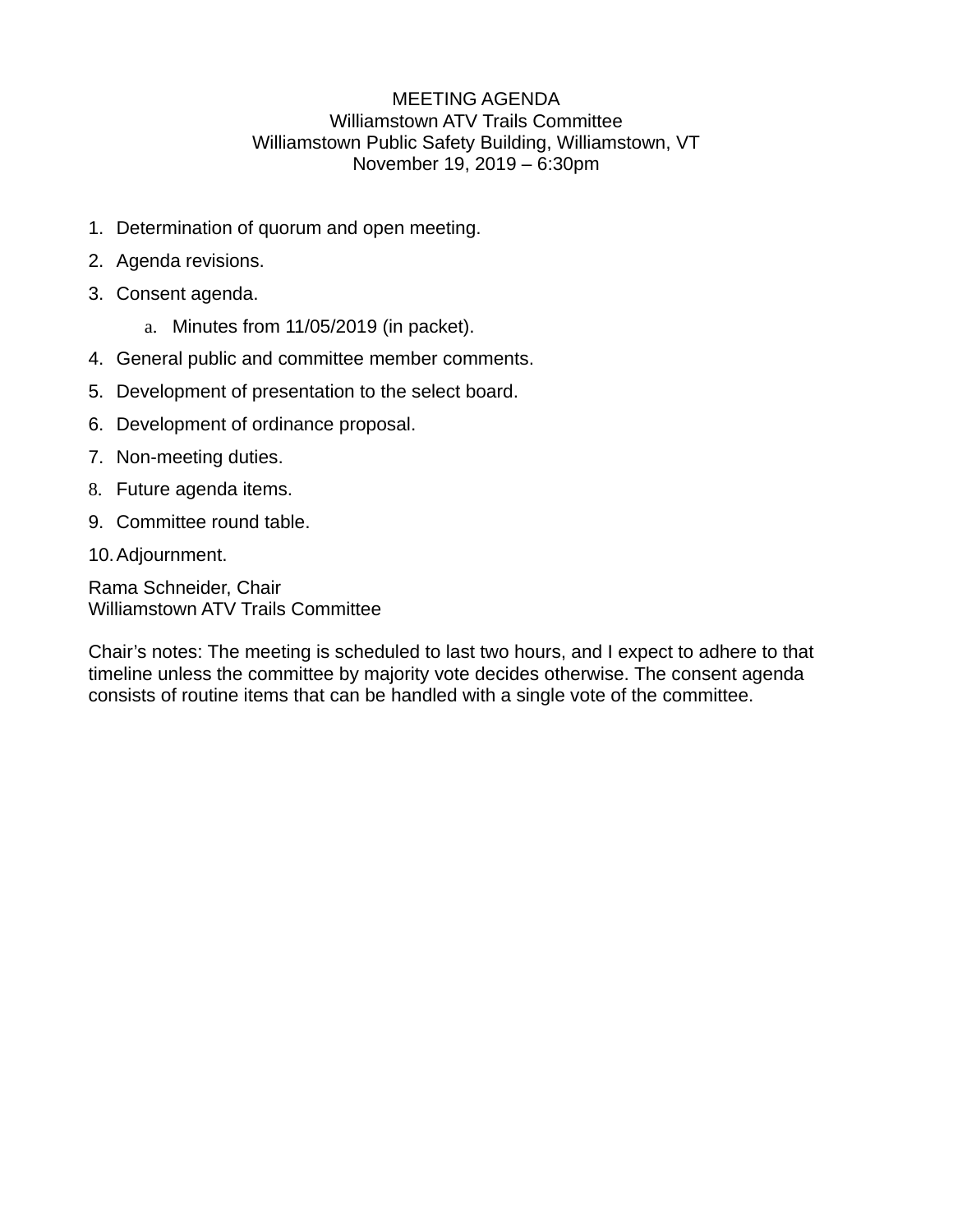## **MINUTES** Williamstown ATV Trails Committee Williamstown Public Safety Building, Williamstown, VT November 5, 2019 – 6:30pm

1. Determination of quorum and open meeting.

Present: Beth Allen, Rich Chalmers, Lloyd MacCormick, Mike Martel, Travis Pierce, Gordon Pirie, Rama Schneider. Meeting called to order at 6:30pm.

2. Agenda revisions.

None.

- 3. Consent agenda.
	- a. Minutes from 10/22/2019 (in packet).

Consent agenda approved without objection.

4. General public comments.

The committee briefly reviewed comments received in response to the town-wide mailing.

5. Update on public information mailing.

It appears Williamstown residents in Graniteville did not receive the mailing; and the mailing did not go out to non-resident property owners.

6. Discussion regarding public safety.

Travis Pierce updated the committee on communications with the Orange County Sheriff's office. In general the Sheriff stated via email that there is capacity for the department to provide more support to Williamstown if needed.

7. Discussion regarding financial support available through VASA and Billtown Wheelers Offroad Club.

VASA President Adam Lane discussed support available to Williamstown to support ATV use of town highways.

8. Discussion regarding property values as they relate to ATV use of town highways.

No discussion.

9. Begin discussion regarding final presentation contents including possible ordinance proposal.

The committee is willing to begin compiling a presentation with possible recommendation for an ordinance at the next meeting.